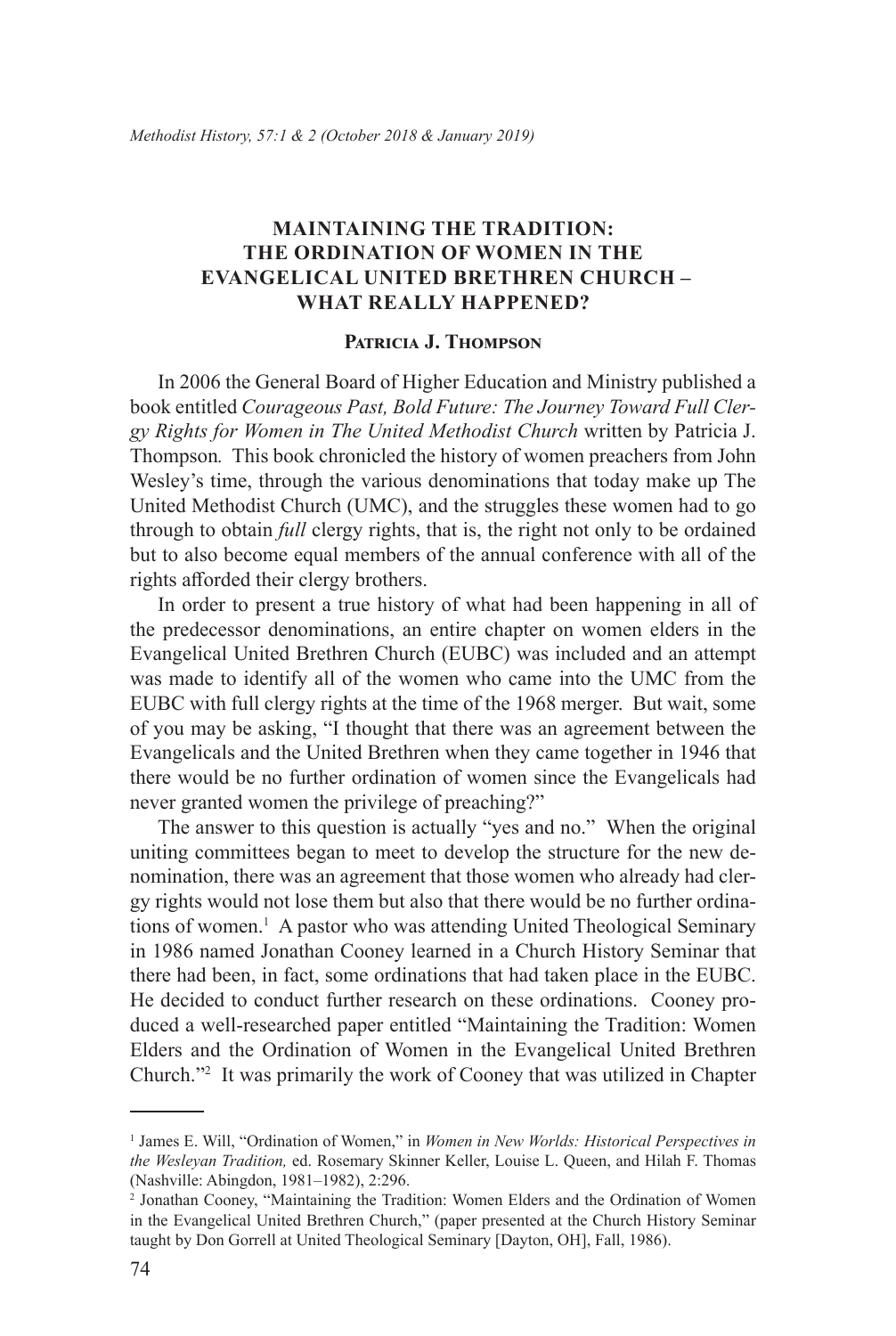## 3 of *Courageous Past*.

Soon after the book was published, Charles Yrigoyen, Jr., the former General Secretary of the General Commission on Archives and History, asked the question, "Who was the *first* woman to have been ordained in the EUBC?" Despite the fact that the book had attempted to identify women "firsts" in all predecessor denominations, no attempt had actually been made to identify the first woman ordained in the EUBC. Jonathan Cooney had developed a long list of women in the Church of the United Brethren in Christ (CUBC) who did, in fact, come into the EUBC with their clergy rights and continued serving, as well as those who did get ordained after the 1946 merger. Given that, then, you might think that all that had to be done was to go back to the list and determine who was first on the list in 1946-47. As is often the case, however, the answer was not quite as simple as it appeared.

As questions began to be asked about the various women who were ordained in the first few years after the merger, some interesting information began to surface. It seems that when two or more denominations merge at the General Church level, that does not always mean that the annual conferences automatically immediately come together the following year. This was the case within the newly-formed EUBC. In a number of cases, it seems to have taken a full quadrennium (from 1947–1951) for that to happen. Thus it became necessary to dig deeper to determine exactly what happened with the ordination of some of these women.

Cooney had a version of his paper published in *Methodist History* in October, 1988, at the end of which he included a list of twenty-three women whom he believed had been ordained in the EUBC.<sup>3</sup> After a good deal of research, mostly completed by archivists in the conferences involved, as well as the United Methodist Archives at Drew University, a number of categories became clear. Three of the names, Rea Bok, Cleo Roth and Meredith Swift, were eventually identified as males. Another name, Mrs. C. B. Boyle from Indiana, could not be identified by either the Indiana Conference Archives or the Evangelical United Brethren Heritage Center at United Theological Seminary in Dayton. Also, she could not be located on Ancestry.com, a resource which also proved to be very helpful.

Research which had been done previously had already revealed that one of the women, Esther Edwards from the Indiana South Conference, had actually been ordained in 1942 in the Salvation Army.<sup>4</sup> The 1959 date which Cooney had listed was actually the year she transferred into the EUB. Further research had also revealed that another woman, Pearl Sweet from the Kansas Conference, had actually been ordained by the Colorado Conference of the CUBC in 1926. She and her husband, Arthur, with whom she served,

<sup>&</sup>lt;sup>3</sup> Jonathan Cooney, "Maintaining the Tradition: Women Elders and the Ordination of Women in the Evangelical United Brethren Church," *Methodist History* 27.1 (October 1988): 33.

<sup>4</sup> Patricia J. Thompson, *Courageous Past, Bold Future: The Journey Toward Full Clergy Rights for Women in The United Methodist Church* (Nashville: General Board of Higher Education and Ministry, The United Methodist Church, 2006), 68*.*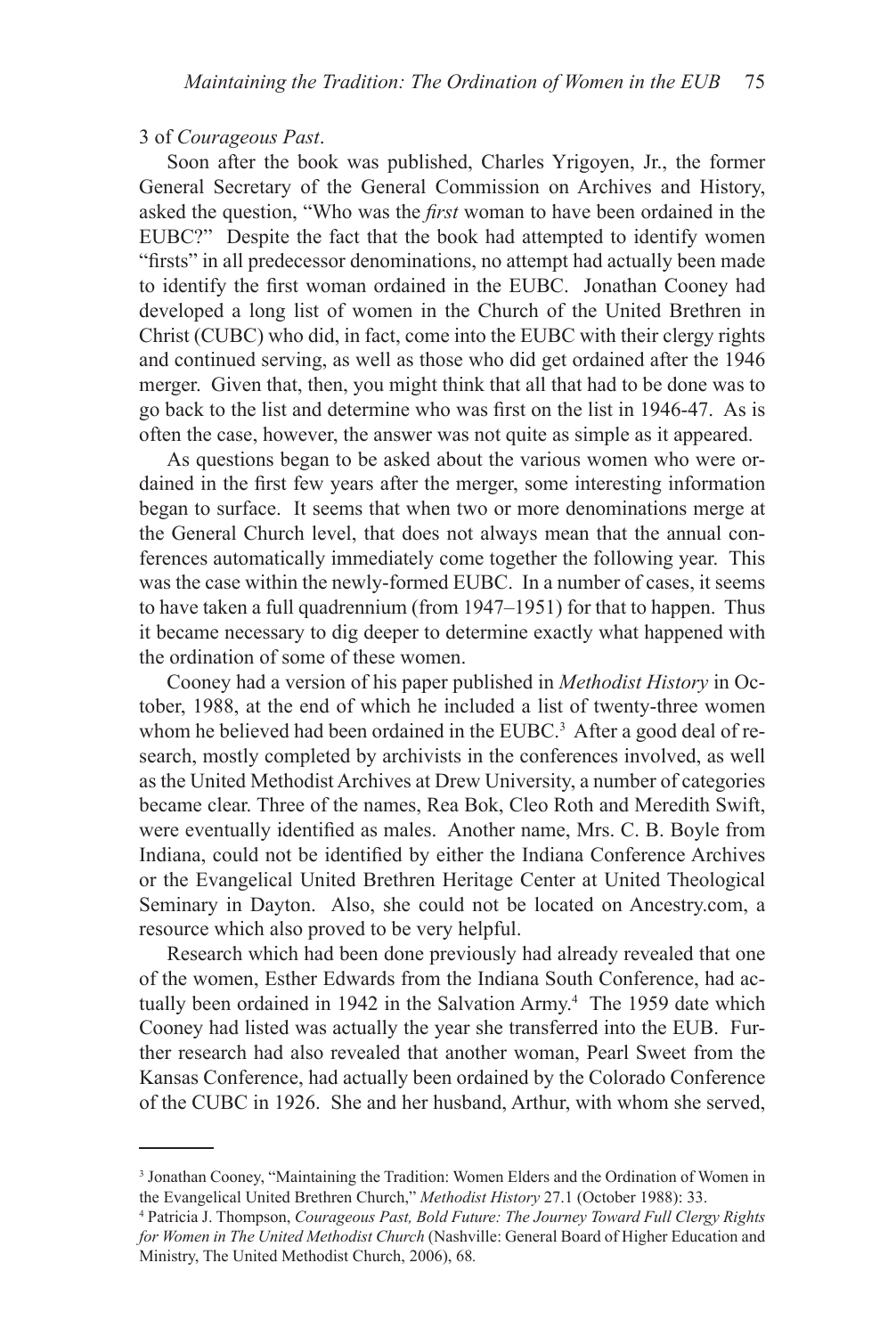then transferred to the Kansas Conference in 1932 and served together until 1947 when her husband died. The 1947 date was, apparently, when she gained status as an active itinerant elder and began to be appointed on her own.5 In addition, research also revealed that Catherine Dilley, who was listed as having been ordained in the Indiana South Conference in 1946, was actually ordained *prior* to the merger, most likely, the last woman to have been ordained by the CUBC prior to the merger.<sup>6</sup>

All of these names were eliminated from this list, thereby leaving us with sixteen women. Further analysis revealed an interesting pattern: ten of these sixteen were ordained between 1947 and 1950, three were ordained between 1956 and 1959, and the remaining three (M. Lucile Esbenshade, Norma Kinard, and Susan Wolfe Hassinger) were ordained in 1967 and 1968, just prior to the merger. In addition, while researching for *Courageous Past,* two additional women were identified: Kathryn Bailey Moore, ordained in 1967 in the Susquehanna EUBC Conference; and Betty Jane Clem, ordained in 1969 in the Virginia EUBC Conference. The latter was the last year ordinations took place in that conference—another case where conferences continued following the 1968 merger.<sup>7</sup> Following publication of the book, information was discovered about Judith Ann Stone (Olin), ordained in the Ohio Miami Conference in 1967.<sup>8</sup> This brings the number of women ordained from 1967–1969 to six—for a total of nineteen women on the list.

The largest number of women ordained in one category were those ten women who were ordained between 1947 and 1950. As indicated earlier, in many cases, Evangelical and CUBC annual conferences continued to meet separately for a whole quadrennium so that it was not until 1951–1952 that all annual conferences finally came together into one EUBC Conference. This seemingly took place in the areas where there was the strongest Evangelical influence, particularly in the Midwest, including those conferences in Indiana and Ohio where there were also the largest number of women serving, and in Colorado and Nebraska as well as in a few other areas where no women were ordained.

The CUBC Conferences, however, actually published their annual conference journals under the EUBC name, so it was not clear that these conferences had not, in fact, actually merged with their Evangelical counterparts at the time. So, what seems to have happened is that women who were already in process in the CUBC were actually ordained in what were still, for all intents and purposes, CUBC conferences. Additionally, there may have been some intentional effort to get these women ordained prior to the actual mergers of the Evangelicals and the CUBC at the annual conference level though this is not at all clear. Because, as is explained in more detail in *Cou-*

<sup>5</sup> Sara DeCaro, archivist, Great Plains Conference, e-mail message to author, June 21, 2018.

<sup>6</sup> Ashlyn Cox, research assistant, DePauw University Archives, e-mail message to author, June 25, 2018.

<sup>7</sup> Thompson, 67–69.

<sup>8</sup> "Reflections on a Pioneer Also Known as Mom: The Ministry of the Rev. Dr. Judith Ann Stone Olin," in *East Ohio Today* 7 (March, 2003), 4.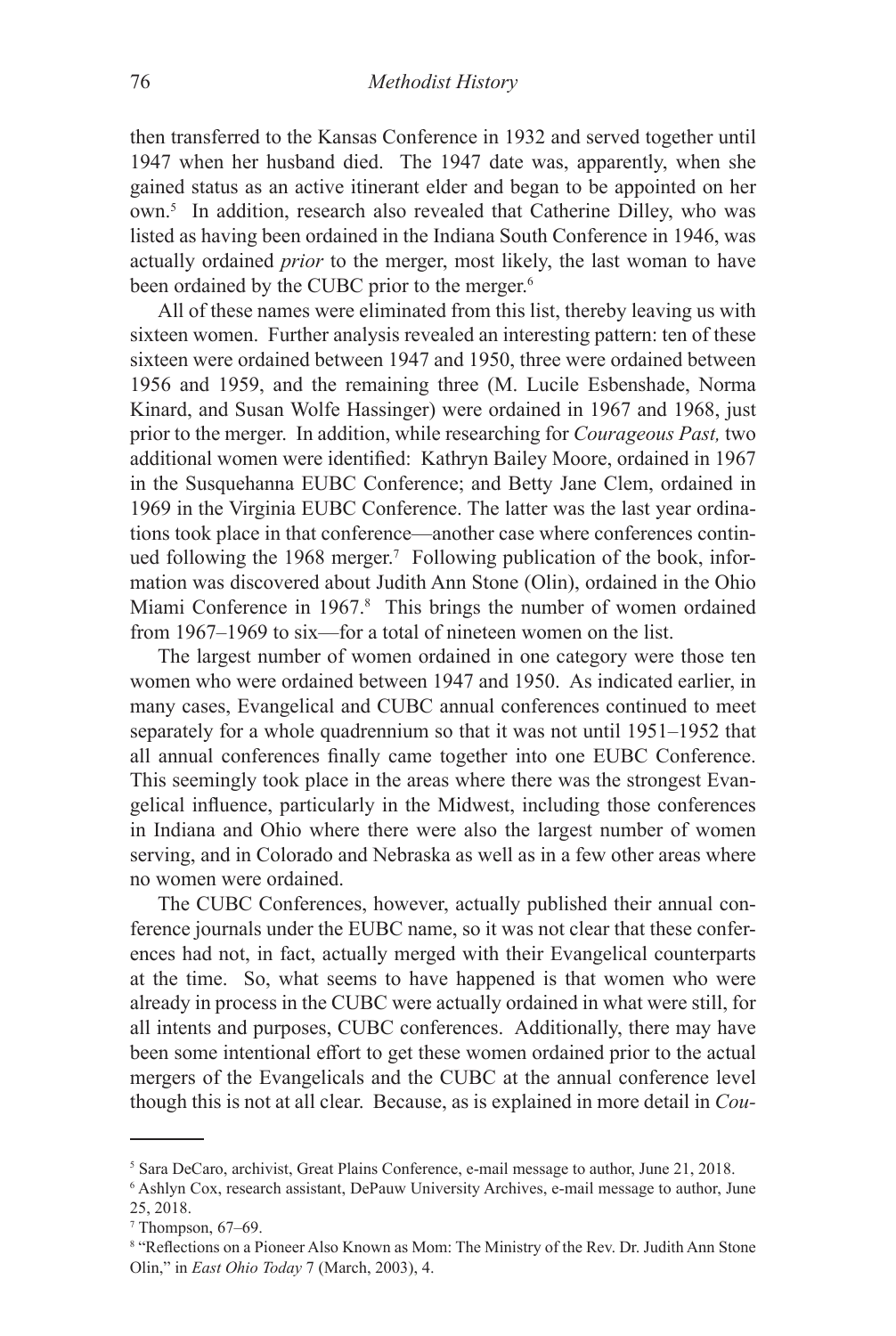*rageous Past*, although the uniting committees actually made the agreement that there would be no further ordinations, such agreement never became written policy. Therefore, it was pretty much left to the annual conferences.<sup>9</sup>

It is also be helpful, as well, to look at the various categories of elder in the EUBC. There were primarily three categories for elders prior to retirement, namely: local elder, active itinerant elder, and supernumerary elder. Local elders were ordained but not received into the itinerancy for a variety of reasons. Women who were serving with their husbands as part of a clergy couple were usually classified as local elders and often did not receive any salary. Active itinerant elders were those who had been received into the itinerancy and were actively serving a church or another appointment such as one in Christian education or as an evangelist. These women were the equivalent of the women in the Methodist Church who eventually received full clergy rights in 1956. Supernumerary elders were those who had been in the itinerancy but who were temporarily unable to serve due to health reasons or some other valid reason and were left without an appointment. If they remained in that status for more than two years, it seems that they were usually also then transferred to local elder status.<sup>10</sup>

So, who were the women who were ordained between 1947 and 1950 and what was their progress through the ministry?

**Susan Brown** was ordained in 1948 in the Nebraska Conference. It is not clear what happened for the next two years, but in 1950–1951 she was appointed to the Rosedale Church. The following year she was reappointed but chose not to serve and apparently left Nebraska. Nothing more is known of her.<sup>11</sup>

**Mabel Rife Whipple***,* daughter of EUBC pastor Boyd Rife and sister of EUBC pastor Loyd Rife, was ordained in 1948 in the Southeast Ohio Conference by Bishop Epp, the only woman ordained by the bishop. In 1954 she married Ronald Whipple. She served as an evangelist until 1960, when she accepted an appointment at Brown Road Community Church. Mable took voluntary location in 1969 in the UMC, and apparently served subsequently at Emmanuel Community Church, which was not a UMC congregation. But newspapers reveal that she continued her work as an evangelist well into the nineties.<sup>12</sup>

**Vivian Sears** was ordained in the Colorado-New Mexico Conference of the EUBC, in 1948, along with her husband, Alden. They were listed to-

<sup>9</sup> Thompson, 65.

<sup>&</sup>lt;sup>10</sup> *The Discipline of the Evangelical United Brethren Church* (Dayton: Otterbein Press: Harrisburg: Evangelical Press, 1947), 111–113.

<sup>11</sup> Lona Dearmont, archivist, Nebraska Conference Archives, e-mail message to author, May 11, 2018.

<sup>&</sup>lt;sup>12</sup> "Rev Mabel Rife Whipple," Find A Grave, accessed June 9, 2018, https://www.findagrave. com/memorial/75253454/mabel-whipple; "Minister's Daughter Active in Evangelism, She Begins Pastorate," *Columbus Dispatch,* August 27, 1960, 6; "Evangelistic Services Set for Enterprise," *Logan Daily News,* March 10, 1962, 3; "Camp Meeting in 1994," *Lancaster Eagle-Gazette,* June 19, 1994, 7; Carol Holliger, archivist, Archives of Ohio United Methodism, Ohio Wesleyan University, e-mail message to author, June 27, 2018.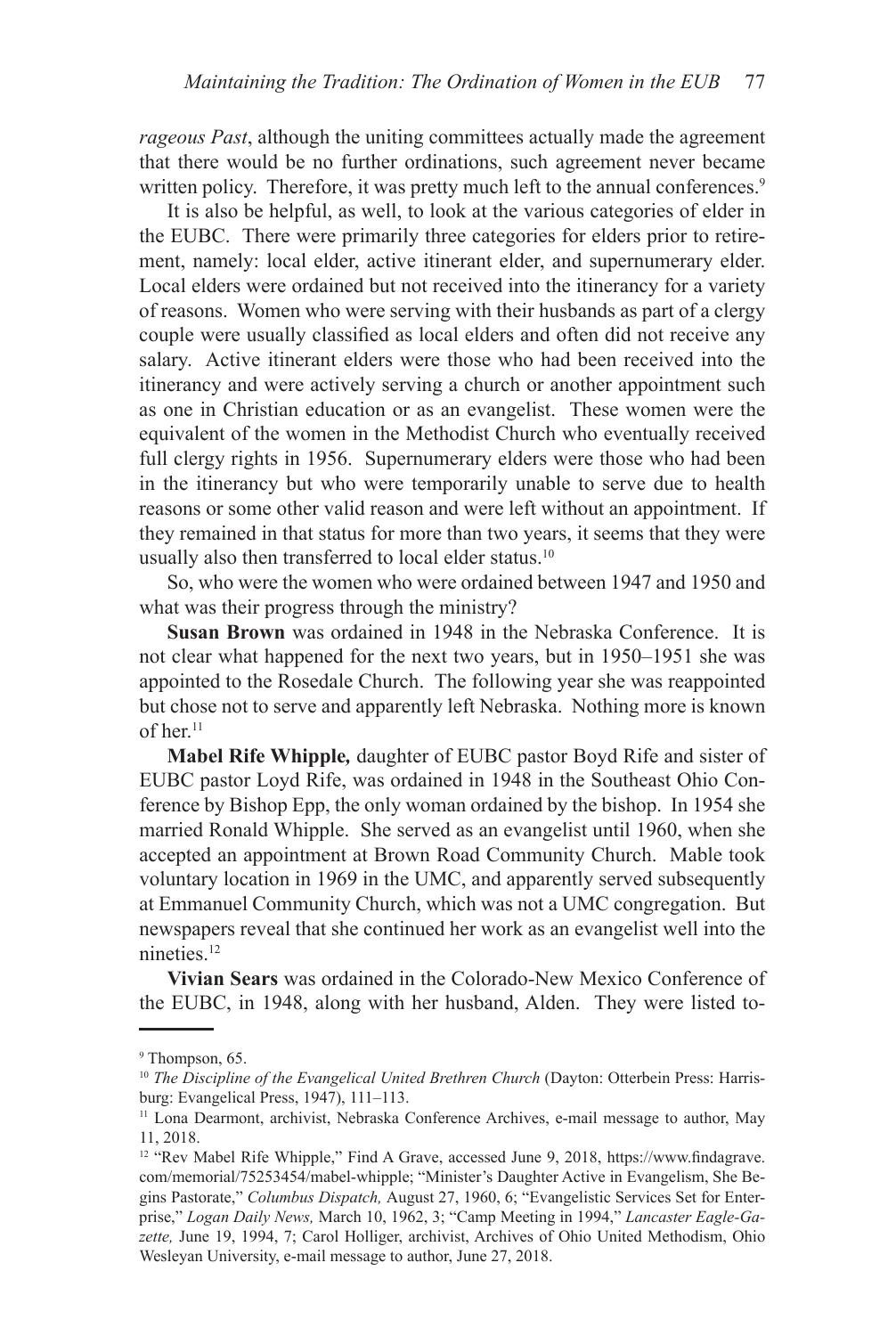gether in the Rocky Mountain EUBC conference journals at the time of their ordination and through 1952 as active itinerant elders located at York College, in York, Nebraska. Then in 1953 their address changed to Minneapolis, Minnesota. The following year they began to be listed as local elders and carry that status through 1957. Newspaper articles, however, indicate that by 1959 they were serving churches in Nebraska in the Methodist Church. Though her memoir in 2001 lists the churches that she and her husband served, Vivian is described only as a clergy spouse. It appears that she did not bring her ordination status with her.13

**Beulah Koster** was part of a clergy couple and had a son, Gerald, who was a pastor as well. Beulah received her quarterly conference license to preach in 1942 and served with her husband, Fred, until his death in 1947. She continued to serve the Racine Church after his death, serving the Syracuse church following that appointment. She was finally ordained in 1949 in the Southeast Ohio Conference by Bishop Clippinger. She seems, however, to have served churches by herself only until 1952 when she was then transferred to local elder's status. Beulah died in 1968, just at the time of the merger.<sup>14</sup>

**Barbara Nolin** was also ordained in 1949 by Bishop Clippinger in the Sandusky EUBC Conference and served appointments in Christian education for two years. In 1951, she married the Rev. Milton Nolin. They were appointed to First EUBC in Dayton, with Barbara serving as Director of Christian Education. Then, in 1955, Barbara and her husband both transferred to the Presbyterian Church. In 1986, however, Barbara was admitted to the West Ohio Conference of the UMC as a probationer and a full member in 1988. She took what appears to have been a permanent leave of absence in 1989 and is currently living in Indiana.<sup>15</sup>

**Mary Ann Phegley** was ordained in the Indiana EUBC Conference in 1950. The Indiana Conference currently has no records on her. She apparently served as an active itinerant elder in the conference until 1962, when a

<sup>&</sup>lt;sup>13</sup> Chris Haynes, research assistant, General Commission on Archives and History, e-mail message to author, October 25, 2006; *Journal of the Rocky Mountain Conference of the EUBC* (1951), 36; *Journal of the Rocky Mountain Conference of the EUBC* (1952), 7; *Journal of the Rocky Mountain Conference of the EUBC* (1953), 8; *Journal of the Rocky Mountain Conference of the EUBC* (1954), 10; *Journal of the Rocky Mountain Conference of the EUBC* (1955), 11; *Journal of the Rocky Mountain Conference of the EUBC* (1956), 13; *Journal of the Rocky Mountain Conference of the EUBC* (1957), 10; *Journal of the Nebraska Annual Conference of the UMC* (2001), 304; "Geneva MYF to New Mexico," *The Lincoln Star,* July 26, 1959, 10.

<sup>&</sup>lt;sup>14</sup> "Rev Beulah Haskins Koster," Find A Grave, accessed June 9, 2018, https://www.findagrave. com/memorial/50657117/beulah-koster; handwritten clergy record from Carol Holliger, archivist, Archives of Ohio United Methodism, Ohio Wesleyan University; "Committee on Conference Relations Report," Journal of the Southeast Ohio Conference of the EUBC (1952), 104.

<sup>15</sup> Handwritten clergy record prepared by Carol Holliger, archivist, Archives of Ohio United Methodism, Ohio Wesleyan University; *Journal of the Ohio Sandusky Conference of the EUBC*  (1955), 63; *Journal of the West Ohio Conference of the UMC* (2016), 92; "Barbara Nolin," Elite American Public Servants, accessed June 9, 2018, https://eliteamericanpublicservants. wordpress.com/2014/01/10/barbara-nolin/; Ohio, County Marriage Records 1774-1993, online database on Ancestry.com.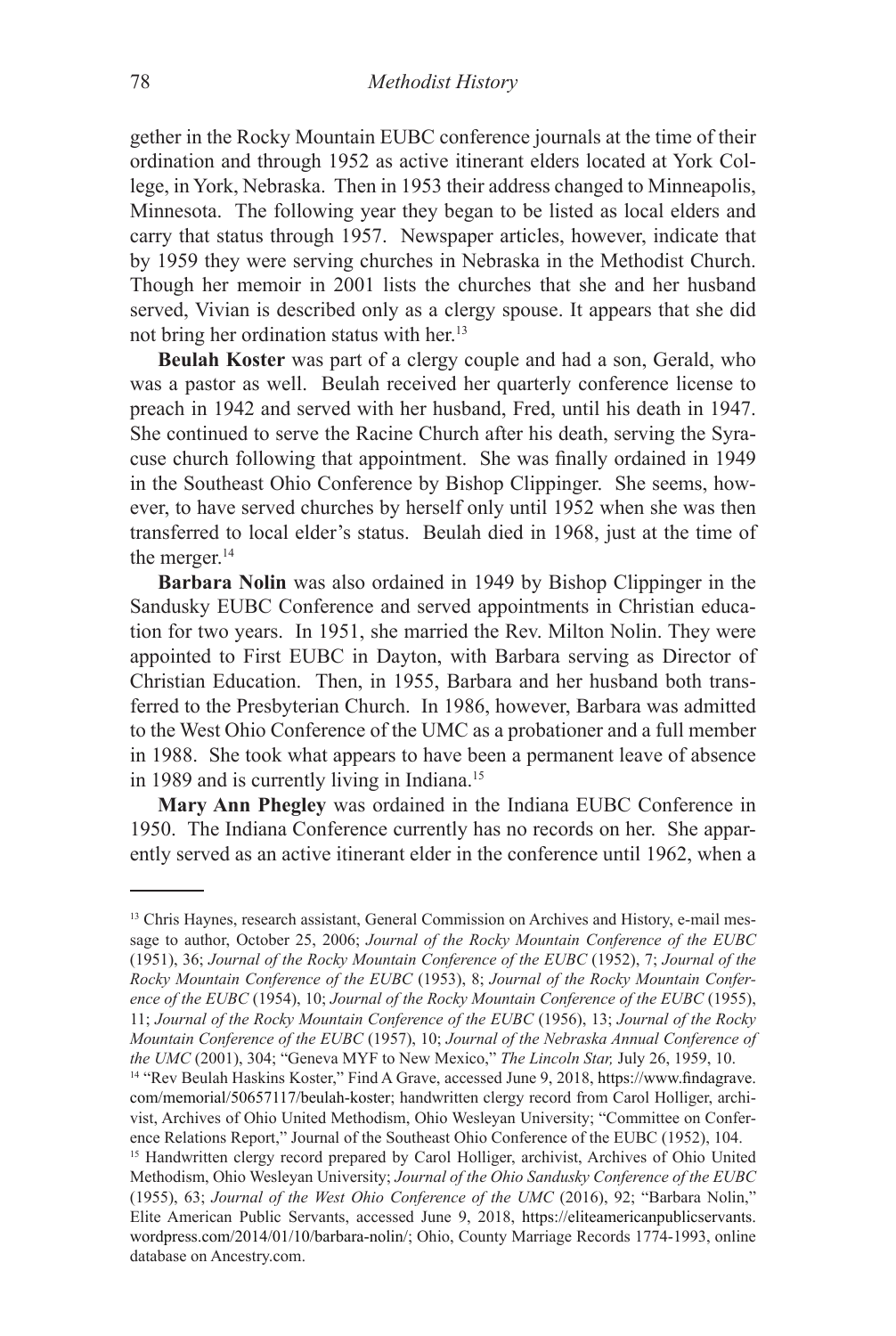newspaper article reported that she was retiring with twelve years of service. She would have been sixty-eight years old at the time of her retirement.<sup>16</sup>

**Martha Erskine** was admitted to the East Ohio Conference of the CUBC in 1946 and granted an annual conference license. She was ordained in 1950, also by Bishop Clippinger, and was granted evangelist status. The following year she was granted active itinerant status and was listed with a California address. She served as an active itinerant elder until 1957 when she was listed as a local elder. She was listed as a local elder in the first Journal of the Ohio East Conference of the UMC in 1968, but interestingly, no information was included about what conference she had been a part of or when she entered active ministry as was usually the case.<sup>17</sup>

**Lena Houdeshell** was ordained as an evangelist-at-large in 1950 in the Southeast Ohio Conference, most likely also by Bishop Clippinger. She served as an evangelist in the conference until the late 1950's when she began serving churches in Tennessee. A 1959 newspaper article states that that she was the only woman pastor at the time in Tennessee and the first woman to serve in Middle Tennessee. By 1965, however, she was reported in a local newspaper article as being the pastor of the Nazarene Church in Port Richey, Florida, and she did not come into the UMC in 1968 at the time of the merger.<sup>18</sup>

The two remaining women, who were also ordained in 1950, continued to serve in the UMC.

**Nellwyn Brookhart Trujillo** was ordained in 1950 as an active itinerant elder in the Ohio Sandusky Conference, again, most likely by Bishop Clippinger. However, her appointments were always to the McCurdy Mission Schools in New Mexico. After the formation of the UMC in 1968, she continued in a special appointment from the West Ohio Conference to the Vallecitos Mission School as manager and caretaker, retiring in 1988.<sup>19</sup>

Of the ten women included here, **Wilma Harner Allen***,* who was ordained as an itinerant elder in 1950 in the Indiana Conference of the EUB, is the only one who served as a pastor of churches on her own throughout her long and successful ministry, continuing into the UMC. She began preaching while still in high school and held a deaconess license from 1937 until she entered Indiana Central College in 1941 when she became a probationer. Though officially retiring in 1968, Wilma continued to pastor churches until

<sup>16</sup> "Mary Ann Phegley," Find A Grave, accessed June 9, 2018, https://www.findagrave.com/memorial/71848503/mary\_ann-phegley; "Four Retiring Ministers Feted," *The Indianapolis Star,*  August 9, 1962, 17.

<sup>17</sup> *Journal of the East Ohio Conference of the CUBC* (1946), 7, 54–55; *Journal of the East Ohio Conference of the EUBC* (1950), 24, 56–67; *Journal of the Ohio East Conference of the EUBC* (1951), 20, 72; *Journal of the Ohio East Conference of the EUBC* (1952), 9; *Journal of the Ohio East Conference of the EUBC* (1957), 9; *Journal of the Ohio East Conference of the UMC* (1968), 19.

<sup>18</sup> "To Hold Meetings," *The Logan Daily News,* October 3, 1950, 3; *The Logan Daily News,*  March 7, 1952, 2; *The Tennessean,* July 18, 1959, 5; *The Leaf-Chronicle,* November 19, 1962, 11; "Did You Know?," *The Newark Advocate,* June 22, 1965, 6.

<sup>&</sup>lt;sup>19</sup> Thompson, 69.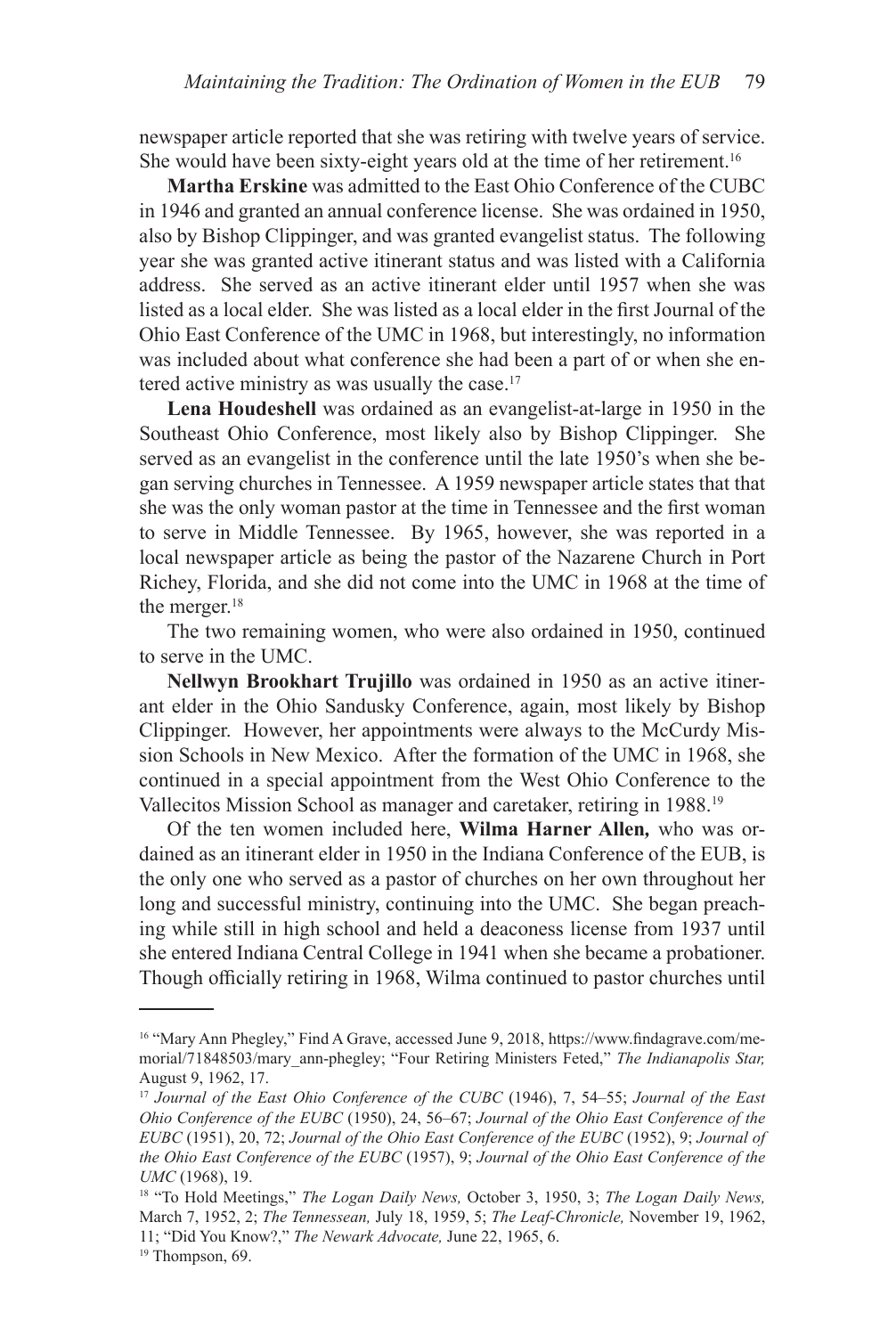1995 and then served as a pastor of visitation until 2002. She is still living today.<sup>20</sup>

None of the women mentioned fell into the category of the "first" to be ordained by a fully merged EUBC annual Conference. This brings us to the three women who were ordained in 1956, 1957, and 1959. It is interesting to note that these ordinations took place after the following paragraph appeared in the 1955 EUBC *Discipline*:

## Receiving Women Ministers:

Question: Although through the use of the masculine article, paragraph 353 seems to imply that only male Ministers can be received from another denomination into the Evangelical United Brethren Church, is this paragraph to be interpreted that an ordained woman, coming from a denomination that ordains women as Ministers, cannot be received into our ministry?

Answer: While there was agreement in the Joint Commission on Church Federation and Union 'That in the new Church there be no ordination as Ministers granted to women,' it was also agreed that 'Church union as such, will not change nor take away the ministerial status of any man or woman in such ministry at the time of union.' Whereas the Board of Bishops finds no specific paragraph in the Discipline that denies a woman to be licensed to preach or to become a Minister among us, therefore, be it resolved that the Annual Conference is competent to decide for itself with respect to the question raised above.<sup>21</sup>

It is also interesting to note that 1956 was the year that the women in the Methodist Church were finally granted full clergy rights, as well.

It might be concluded, then, that it would be easier for women to have been ordained in the EUBC. This does not seem to have been the case, however, since only three women were identified by Jonathan Cooney as having been ordained in the years immediately following the 1955 statement in the EUBC discipline and women in the Methodist Church finally receiving full clergy rights. The third among these women was **Achsah Miller**, who was ordained in the West Virginia Conference in 1959. Miller was the wife of the Rev. Henry Miller. She received her quarterly conference license to preach in 1946, the year her husband retired from full-time active ministry, so it appears she never actually served with him in any official capacity. She finally became a probationer in 1956, was ordained in 1959, and officially retired two years later in 1961, but she continued to serve churches after she retired and was still serving in 1968 after the merger. As a result, she should have been included in *Courageous Past.*<sup>22</sup>

This leaves the two women ordained in 1956 and 1957, **Marilyn Chivington** and **Crystal Maxine Krisher**. But who was ordained first? Well, in fact, even here the answer is not a simple one. Yes, Chivington was the first woman to be ordained. She was, however, ordained as a local elder in 1956 and her memoir states that she was the first woman ordained as a local elder

<sup>&</sup>lt;sup>20</sup> Thompson, 66.

 $21$  ¶ 2455, quoted in Thompson, 68.

<sup>&</sup>lt;sup>22</sup> 1967 Pastoral Service Record, West Virginia EUBC, provided to author by Brett Miller, Director of Library Services and Archivist, Annie Merner Pfeiffer Library, West Virginia Wesleyan College; Journal of the West Virginia Conference of the UMC (1969), 34.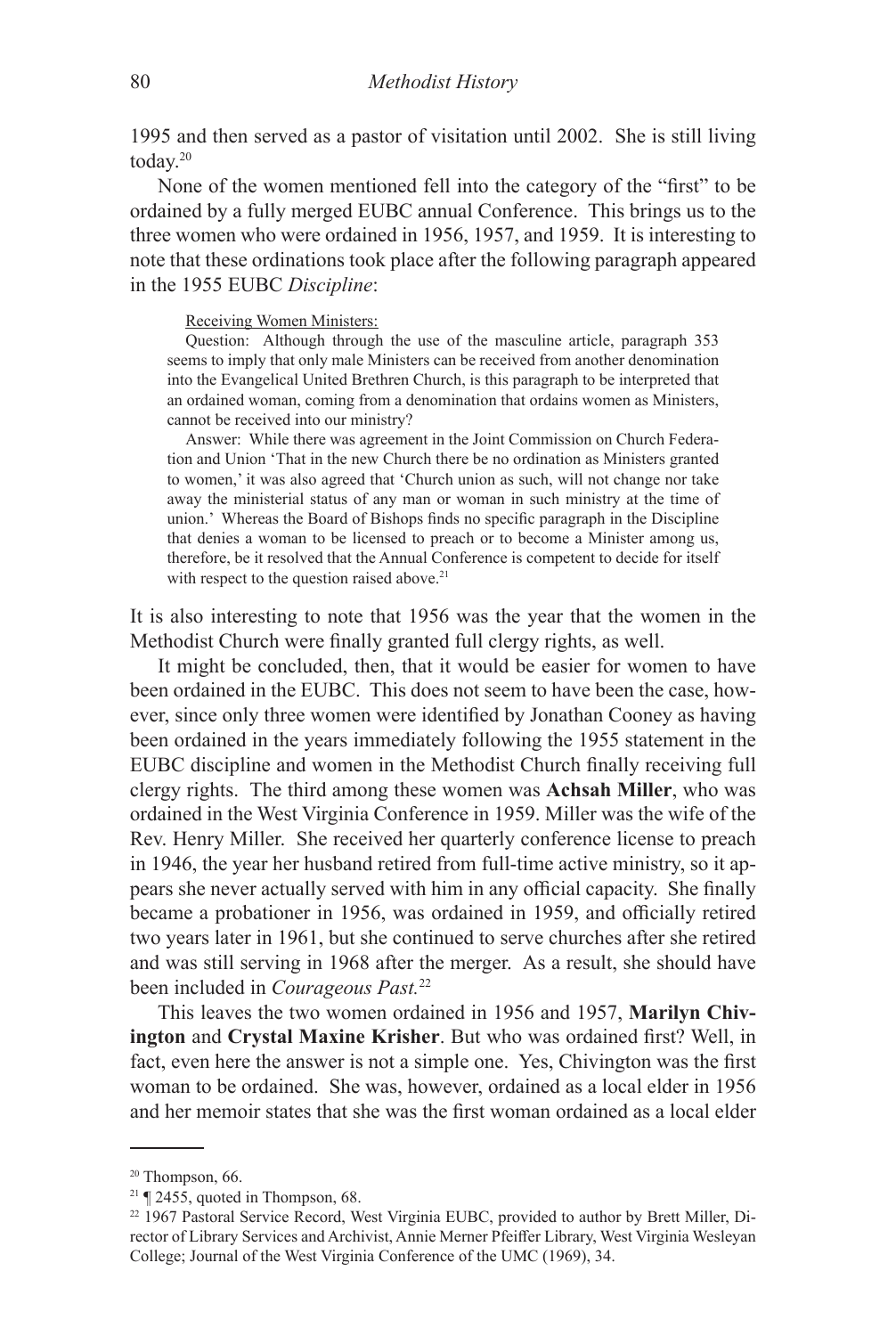in the Ohio Sandusky Conference of the EUBC. Like many of the women before her, she too, was also a clergy spouse, married to Claude Chivington. Marilyn continued her status as a local elder until 1962 when she was then assigned supernumerary status, which she held until 1971 when she was granted voluntary location in the UMC. During all of that time Marilyn was never actually assigned to a church but co-pastored with her husband while obtaining her teaching degree, teaching full-time for twenty-one years. It was not until 1987 that Marilyn was received into full connection in the UMC and was finally assigned to three churches of her own. She continued serving until her retirement in 1995.<sup>23</sup>

The journey was not an easy one for Marilyn, however. Her son, David, who is currently an active elder in the West Ohio Annual Conference, wrote the following in answer to an inquiry about his mother's journey:

The story I remember was that when mom was presented to the Committee on Ordination, they were going to turn her down. Bishop [Dennis] intervened. He argued that she met all qualifications for ordination and deserved to be passed. The compromise was that they would let mom in but Dennis would bring no other women to the committee. On hearing this compromise, mom then compromised by not asking for a separate appointment but asked to join her husband at the Harmony/Bloomville Charge. I am not sure how that got listed but it was less offensive if it looked like she was serving under dad. After dad retired and mom wanted to take a charge, she had been teaching school; it was discovered that she had simply fallen off the page. There was no explanation given for this bookkeeping. [This was apparently when Marilyn had been listed as taking voluntary location].

When mom told her story she believed that she had been the only female ordained in that EUBC conference. We never bothered to check. [But it was, of course, true.]

Dad and mom served Harmony/Bloomville until they became separate stations and then continued to serve Bloomville until 66 or 67. When they were serving a two-point charge mom went to one church and dad to the other. Next week they switched. As a kid it was fun to get to choose where I went. Somewhere in that time, dad had a fight with the church leaders about salary and pension and got angry that they expected mom to work for nothing. He demanded mom receive professional reimbursement for travel and expenses. I do not believe she ever was on salary. That may explain the category she was placed in by the conference.

Our next appointment was Vaughnsville in Putnam County. Mom became a school teacher during this time. But kept her credentials. When we moved to Continental in 73, mom became more involved with the District, now United Methodist. She did a fair amount of vacation supply and was told by one DS that her presence in the District made his job easier to appoint female pastors because of her good reputation. When dad retired, mom decided it was time for him to support her ministry. She retired from school teaching and she asked for a church. That is when it was discovered that she had fallen off the page of clergy and the conference was forced to bring her back into an active status. When she retired a second time, this time from preaching, she then joined me on my staff. At the time we wondered if there were many other mother and son teams in ministry. She felt she was a pioneer even in retirement.<sup>24</sup>

<sup>&</sup>lt;sup>23</sup> Year-by-year typewritten list of appointments provided by the Archives of Ohio United Methodism; Memoir for Marilyn Florence Chivington Hardman, *Journal of the West Ohio Conference of the UMC* (2016), 327.

<sup>&</sup>lt;sup>24</sup> David Chivington, e-mail message to author, June 18, 2018.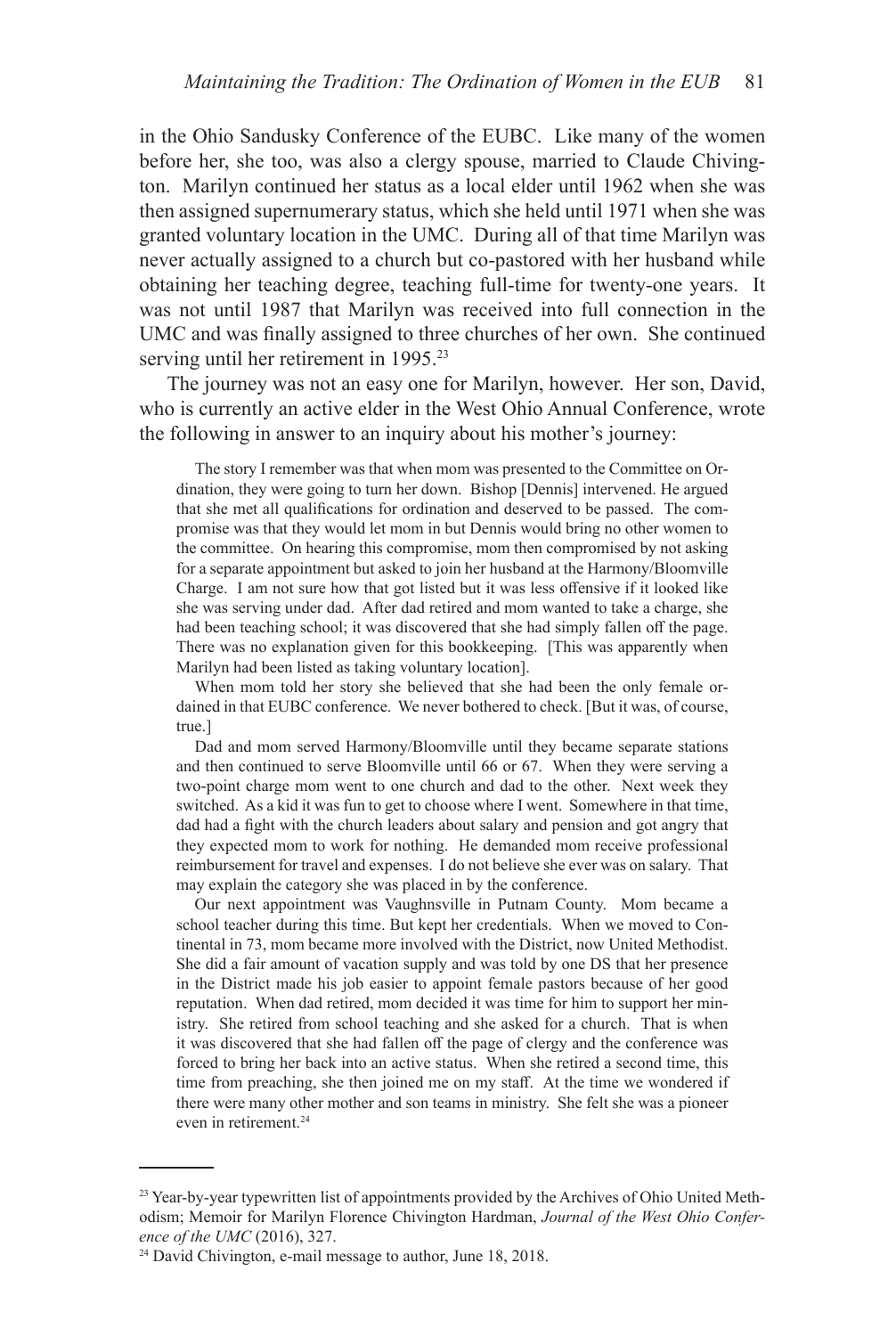After receiving this response from David, an inquiry was placed on the chat list of the Historical Society of The UMC asking whether or not anyone was aware of any other mother and son teams. There were no responses that indicated that this was the case. There is a clergy couple from Maine who have a clergy son, but they have never served together. So, most likely, Marilyn was truly a pioneer. She served with her son, David, from 1995 until 2002, finally retiring at age seventy-four.25

**Crystal Maxine Krisher**, on the other hand, who was ordained the following year in 1957 in the Ohio Southeast Conference, had been serving churches on her own prior to being ordained. She received her probationer's license in 1948, one year later than Marilyn Chivington did, and began serving the Laurelville Circuit on her own in 1953. Although she retired in 1977, Maxine continued to serve churches for 20 more years until 1997, not fully retiring until she was eighty-seven years old, completing fifty-six years in the ministry.<sup>26</sup>

So after all of this research, a great deal of it completed by Carol Holliger, the archivist for the Archives of Ohio United Methodism, it *seems* that the answer to the question which Yrigoyen had originally asked and which sparked the research for this paper, is two-fold:

Marilyn Chivington from the Ohio Sandusky EUBC Conference was the first to be ordained elder, though as a local elder, in 1956, and Crystal Maxine Krisher was the first to be ordained as an active itinerant elder with full clergy rights in the Ohio Southeast EUBC Conference in 1957.

However, in answer to a question regarding one of the women on the earlier list, Beulah Koster, Holliger had forwarded the Conference Relations Committee Report for the Southeast Ohio Conference for 1952, which listed the various pastors in process and the recommendations that the Committee was making regarding their status. The item just below Beulah Koster states: "We recommend that *Constance Thompson* be transferred from the roll of Local Elder to that of Active Itinerant Elder."<sup>27</sup> Thus, it seems that there *may* have been a woman ordained prior to Chivington in the Southeast Ohio Conference of the EUBC in the person of **Constance L. Thompson**.

Thompson did appear on Jonathan Cooney's original list. Although there was no ordination year for her, she was listed as a "LE [Local Elder]" in 1951. Further research, both from the Ohio Conference Archives and from local newspapers, reveals that Thompson was, indeed, ordained as a local elder in 1951 in the first fully merged annual conference of the Ohio Southeast of the EUBC, therefore making her the first woman to be ordained in a fully merged EUBC Conference, and by the same Bishop Dennis who supported Chivington five years later. Constance's father, Homer Thompson, was the

<sup>&</sup>lt;sup>25</sup> David Chivington, e-mail message to author, June 19, 2018.

<sup>26</sup> Thompson, 68; year-by-year typewritten list of appointments provided by the Archives of Ohio Methodism.

<sup>27 &</sup>quot;Committee on Conference Relations," *Journal of the Southeast Ohio Conference of the EUBC* (1952), 104, emphasis added.